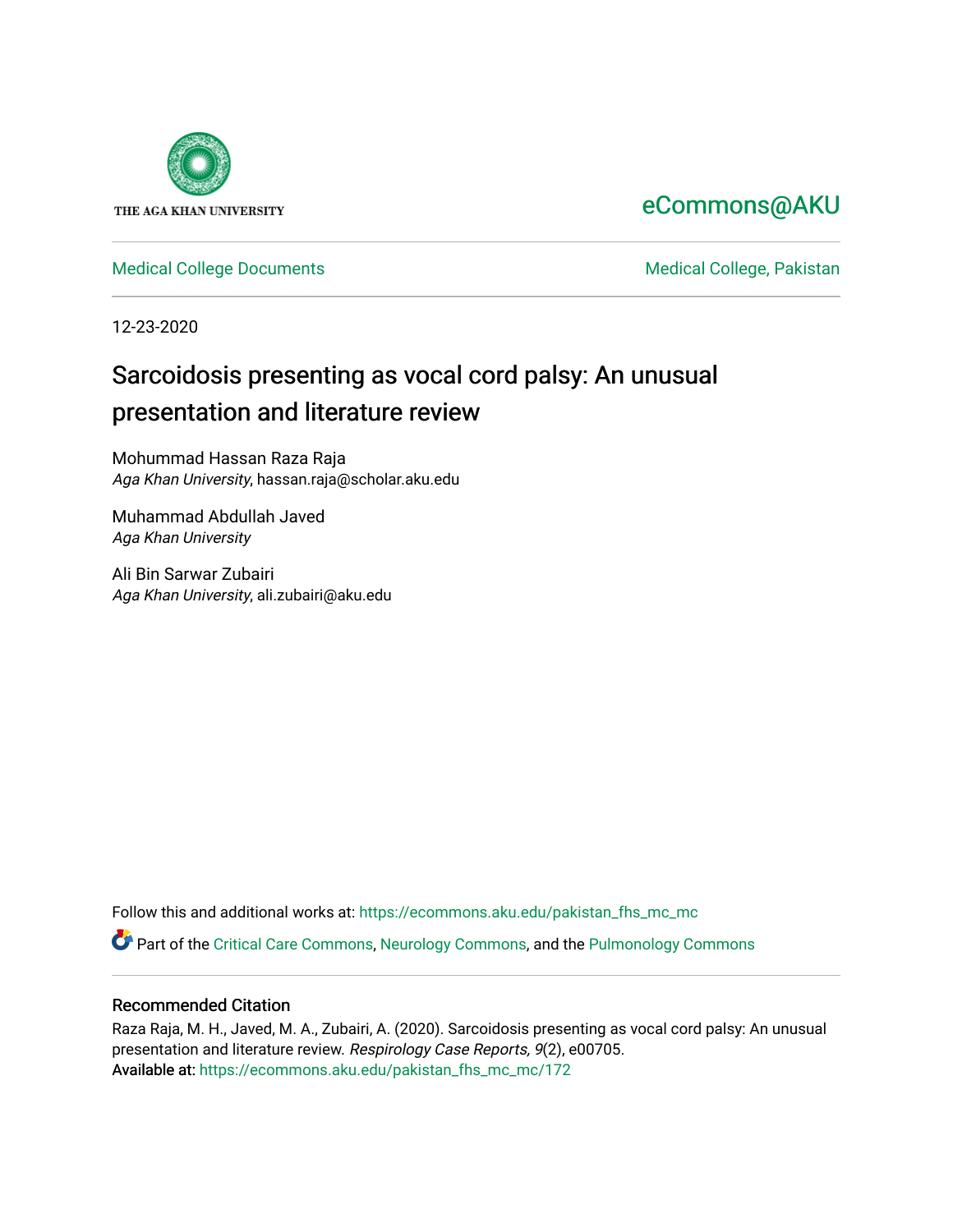

Mohummad Hassan Raza Raja<sup>1</sup> , Muhammad Abdullah Javed<sup>1</sup> & Ali Bin Sarwar Zubairi<sup>2</sup>

<sup>1</sup>Medical College, Aga Khan University, Karachi, Pakistan.

<sup>2</sup>Section of Pulmonary and Critical Care Medicine, Department of Medicine, Aga Khan University, Karachi, Pakistan.

#### Keywords

Cough, hoarseness of voice, respiratory structure and function, sarcoidosis, vocal cord paralysis.

### Correspondence

Ali Bin Sarwar Zubairi, Section of Pulmonary and Critical Care Medicine, Department of Medicine, Aga Khan University, Stadium Road, Karachi 74800, Pakistan. E-mail: ali.zubairi@aku.edu

Received: 9 November 2020; Revised: 29 November 2020; Accepted: 1 December 2020; Associate Editor: Arata Azuma.

## Respirology Case Reports, 9 (2), 2021, e00705

doi: 10.1002/rcr2.705

# Introduction

Sarcoidosis is a multisystemic disease of unknown aetiology which often involves multiple organs, most commonly the lungs and lymph nodes. We report an interesting case, which initially presented as hoarseness of voice accompanied with cough, weight loss, and enlarged mediastinal lymph nodes. Following the diagnosis on mediastinoscopic lymph node biopsy, the patient was started on corticosteroid therapy with significant improvement; however, tapering of steroid dosage led to relapse of symptoms, without a relapse of the vocal cord palsy.

# Case Report

A 60-year-old, non-smoker, female, known case of hypertension, presented to the Ear, Nose & Throat (ENT) clinic with a history of hoarseness of voice, significant weight loss, and chronic cough for the past six weeks. The cough was dry initially, although at the time of presentation it turned productive of mucoid sputum. The coughing episodes were significantly more prevalent during night, and there was associated shortness of breath on exertion. She also reported a persistent globus sensation and difficulty in

# **Abstract**

We report the case of a 60-year-old woman, presenting with left vocal cord paralysis (VCP). Diagnostic evaluation revealed sarcoidosis to be the underlying pathology. Computed tomography (CT) scans exhibited enlarged subcarinal, pretracheal, and prevascular lymph nodes as the possible mechanism of left VCP through compression of the left recurrent laryngeal nerve. Initial treatment with oral prednisolone and azathioprine led to remission of symptoms; however, tapering of dosage led to relapse of cough without any signs of VCP. The dosage of prednisolone was further boosted, leading to complete remission. A review of literature reveals 20 cases have been reported to date, with all but one involving the left vocal cord. This is the first reported case, with a relapse of the disease without a relapse of VCP, indicating the rarity of sarcoidosis-associated VCP.

> swallowing. There was no history of fever, night sweats, rheumatological symptoms, and chronic gastroesophageal reflux or post nasal drip symptoms. Furthermore, she reported positive exposure to biomass fuel during her childhood; however, exposure to pets was unremarkable. She was treated with montelukast and levofloxacin for suspected upper respiratory tract infection; however, this regimen did not improve her symptoms.

> The patient's blood pressure measured 139/70 mmHg, pulse 76/min, temperature  $37.1^{\circ}$ C, respiratory rate of 17 breaths/min, and arterial oxygen saturation  $(SpO<sub>2</sub>)$  of 97%. Chest examination revealed bilateral vesicular breath sounds with no added sounds. The rest of the systemic and general examination was unremarkable.

> A bronchoscopy performed outside our institution was unremarkable and a bronchoalveolar lavage (BAL) was negative for Acid-Fast Bacilli (AFB) smear, Gene Xpert, and fungal cultures. The serum angiotensin-converting enzyme (ACE) was 48 IU/L (reference range: 0–52/IU/L). Pulmonary functional test (PFT) demonstrated the presence of a significant restrictive pathology, with forced vital capacity (FVC) being 52% of the predicted value, forced expiratory volume in 1 sec (FEV<sub>1</sub>) 55% of predicted, and FEV1/FVC ratio being 77%.

© 2020 The Authors. Respirology Case Reports published by John Wiley & Sons Australia, Ltd

on behalf of The Asian Pacific Society of Respirology

2021 | Vol. 9 | Iss. 2 | e00705 Page 1

This is an open access article under the terms of the [Creative Commons Attribution](http://creativecommons.org/licenses/by/4.0/) License, which permits use, distribution and reproduction in any medium, provided the original work is properly cited.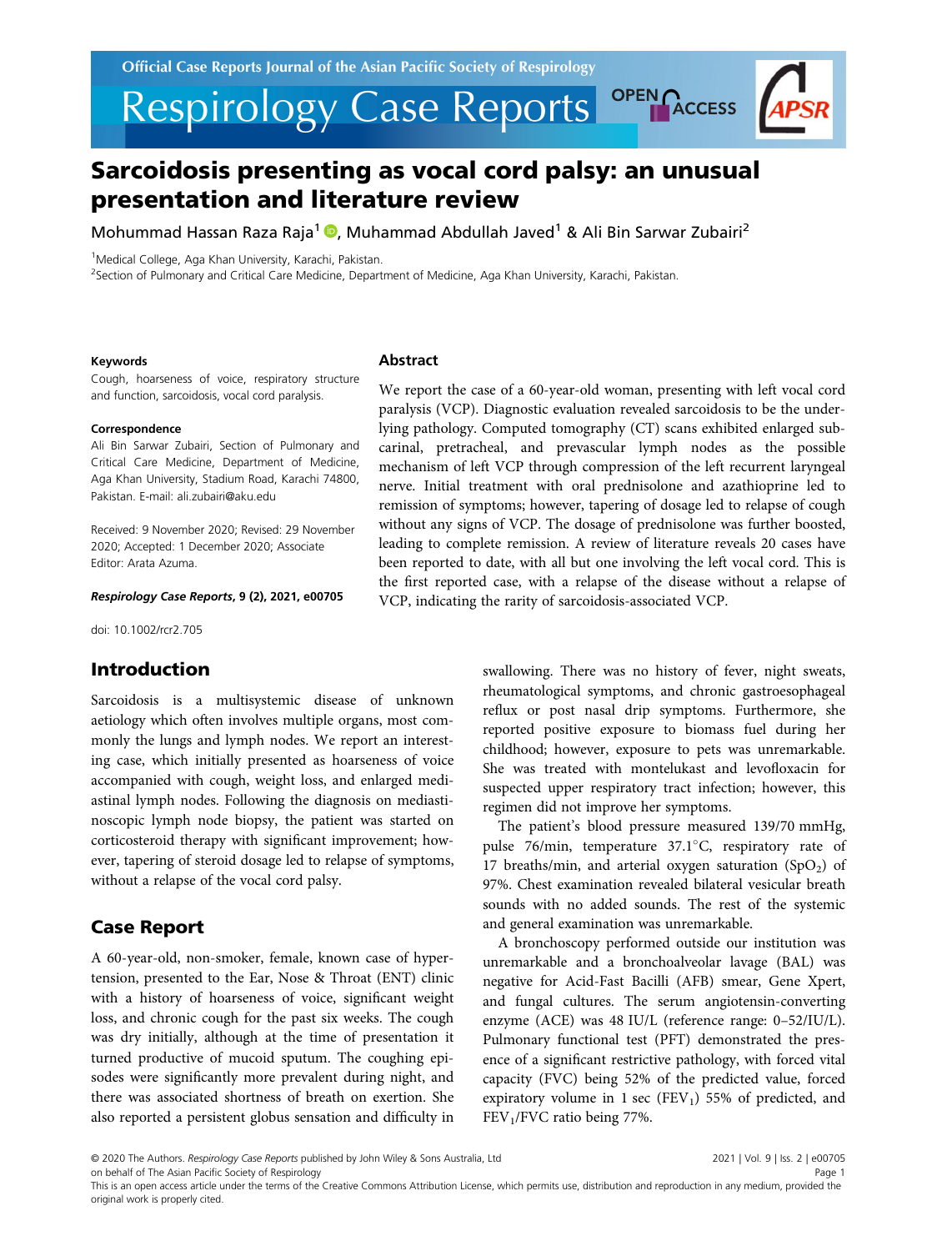The patient underwent flexible fibre-optic laryngoscopy which showed a fixed left vocal cord, with no lesion identified. A computed tomography (CT) scan with contrast of the thorax revealed bilateral perihilar ill-defined opacification with multifocal scattered alveolar and nodular infiltrates. Enlarged mediastinal lymph nodes (prevascular, pretracheal, paracardiac, and subcarinal) with calcifications were also noted, with the largest lymph node in the subcarinal location, measuring approximately 12 mm in the short-axis diameter (Fig. 1). There was no evidence of any extra-thoracic lesions. A CT-guided core lung biopsy revealed peri-bronchial non-necrotizing granulomatous lesions. A diagnosis of pulmonary sarcoidosis with left vocal cord paralysis (VCP) was made. Due to financial constraints, and reasonable clinical confidence in diagnosis, a fluorodeoxyglucose–positron emission tomography (FDG–PET) was not performed. The patient was started on oral prednisolone at 0.5 mg/kg/day.

She responded well to corticosteroid therapy with complete resolution of symptoms. A follow-up PFT, two months post-initiation of therapy, showed markedly improved pulmonary function with FVC being 71% of predicted,  $FEV_1$  71% of predicted, and  $FEV_1/FVC$  ratio being 81%. The corticosteroid therapy was tapered to a maintenance dose of 5 mg/day and the patient was started on azathioprine (100 mg/day).

The patient presented with relapse of symptoms of cough within few weeks of maintenance therapy. The patient denied any presence of dysphonia or hoarseness of voice. Repeat PFTs revealed marked deterioration, with FVC being 63% of predicted,  $FEV<sub>1</sub>$  57% of predicted, and FEV<sub>1</sub>/FVC ratio being 91% predicted. A high-resolution CT (HRCT) chest revealed an ill-defined bilateral, perihilar patchy opacification with multifocal scattered alveolar/ nodular infiltrates demonstrating mild interval progression in the right perihilar region, along with enlarged calcified mediastinal lymph nodes (including the paracardiac lymph

nodes). The patient was again started on 30 mg/day prednisolone and this resulted in significant improvement of symptoms. To prevent further relapse, another immunosuppressant (mycophenolate: 1000 mg/day) was added to the treatment regimen. Once the patient started showing clinical improvement, the corticosteroid therapy was gradually tapered to a maintenance dosage 2.5 mg/day.

# Discussion

Sarcoidosis is a complex, multisystem, granulomatous disease of unknown aetiology, ranging from asymptomatic to life-threatening manifestations. It commonly involves the lung parenchyma, seen in up to 90% of patients [1]. Laryngeal manifestations of the disease remain rare, with reported incidence between 0.5% and 8.3% [2].

Among the potential laryngeal manifestations, supraglottic and subglottic involvement is usually implicated, with disease rarely affecting the true vocal cords [2]. Literature has shown three mechanisms involved with the development of VCP in sarcoidosis [3–7]. The first mechanism involves direct invasion of vocal cords by granulomatous tissue. This is considerably rare as the spread of sarcoidosis is mediated through the reticuloendothelial system and the true vocal cords are devoid of lymphatics. At present, only two cases of VCP due to direct invasion are reported in literature [2,5]. In both cases, the direct invasion of granulomatous tissue affected both true vocal cords. Subglottic and supraglottic areas were also involved, suggesting contiguous spread to the true vocal cords from these areas. The second mechanism is a rare manifestation of sarcoidosis, known as neurosarcoidosis, whereby there is presence of polyneuritis of the cranial nerves. The third mechanism relates to the compression of the recurrent laryngeal nerves by enlarged mediastinal lymph nodes. This is the most common mechanism reported in 12 out of 19 cases of sarcoidosis with VCP [2,4,5]. The aetiology in



Figure 1. (A) Computed tomography (CT) scan of the chest mediastinal window displaying enlarged, calcified subcarinal lymph node. (B) Lung window showing right-sided lung parenchymal infiltrates.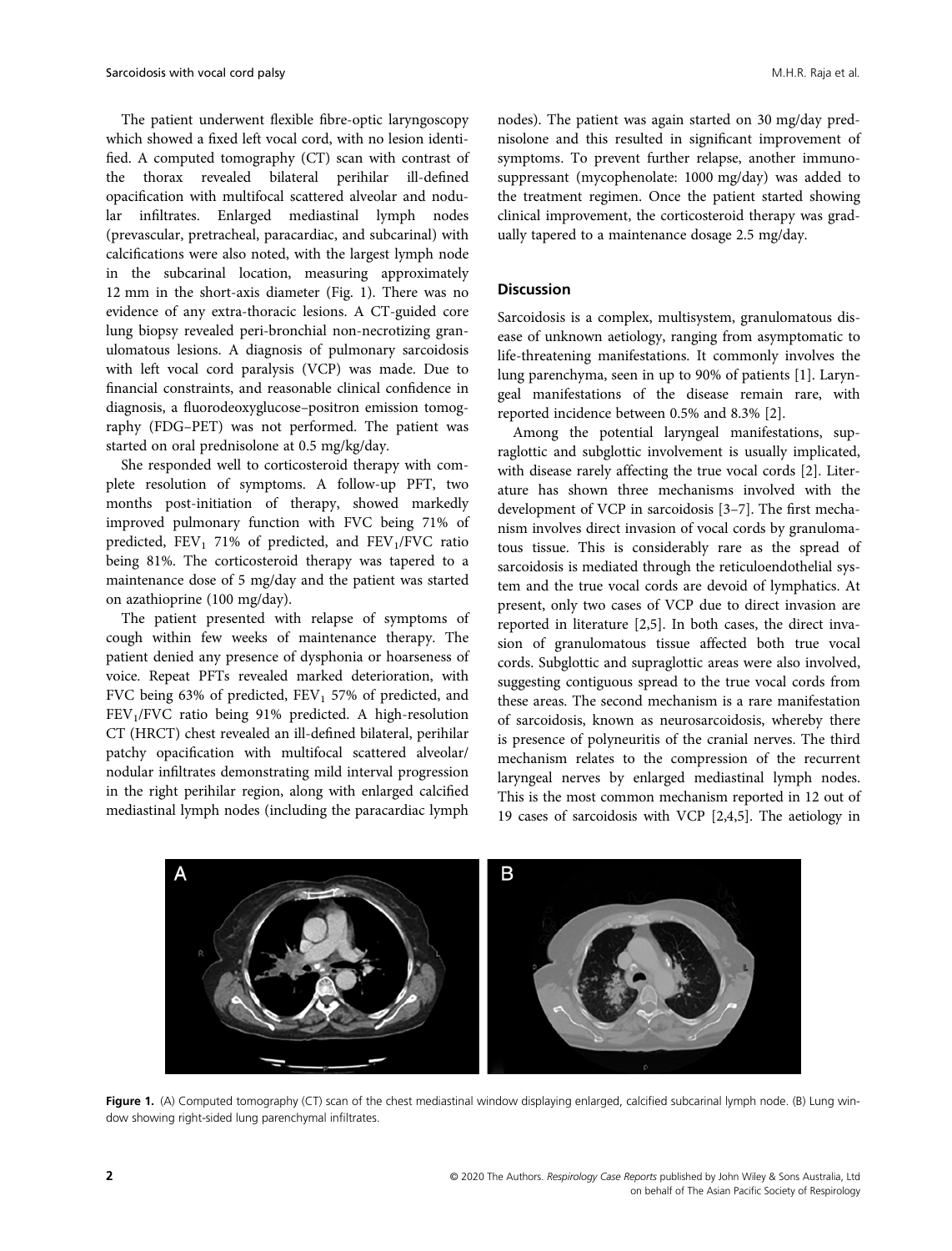| Table 1. Reported cases of sarcoidosis-associated |                   | unilateral VCP.      |            |                                                       |                                                                                                     |                                                                                         |
|---------------------------------------------------|-------------------|----------------------|------------|-------------------------------------------------------|-----------------------------------------------------------------------------------------------------|-----------------------------------------------------------------------------------------|
|                                                   |                   |                      | Vocal cord |                                                       |                                                                                                     |                                                                                         |
| Author/year                                       | Location          | Age/gender paralysed |            | Aetiology                                             | Treatment                                                                                           | Response                                                                                |
| Current case/2020                                 | Karachi, Pakistan | 60/Female            | Left       | lymphadenopathy<br>Compressive                        | 0.5 mg/kg/day tapered over<br>maintenance dose of<br>nine months to a<br>2.5 mg/day<br>Prednisolone | LVCP after eight weeks<br>Permanent resolution of<br>lymphadenopathy<br>Persistence of  |
| Wu et al./2019 [4]                                | New York, USA     | 51/Female Left       |            | neurosarcoidosis<br>Left vagal                        | laryngoplasty with 2 mL<br>of micronized dermis<br>Steroids + left injection                        | Permanent resolution of<br><b>EXCP</b>                                                  |
| Mastan et al./2015 [6]                            | Wigan, UK         | 40/Female            | Left       | Left recurrent laryngeal<br>neurosarcoidosis<br>nerve | Prednisolone 40 mg/day<br>tapered to 20 mg/day<br>over six weeks                                    | Persistence of LVCP due<br>corticosteroid therapy<br>after four weeks<br>to stoppage of |
| Lop Gros et al./2014 [7]                          | Barcelona, Spain  | 35/Female            | Left       | lymphadenopathy<br>Compressive                        | Prednisone 1 mg/kg/day for Resolution of<br>six months                                              | Persistence of LVCP after<br>lymphadenopathy<br>24 weeks                                |
| Sekiguchi et al./2013 [9]                         | Minnesota, USA    | 60/Female            | Left       | lymphadenopathy<br>Compressive                        | tapered over two years<br>Prednisone 40 mg/day                                                      | Persistence of LVCP                                                                     |
| Boyd et al. /2011 [8]                             | Virginia, USA     | 45/Male              | Right      | lymphadenopathy<br>Compressive                        | months followed by<br>Oral steroids for two<br>lymphadenectomy<br>paratracheal                      | Complete resolution of<br>lymphadenectomy<br>RVCP following<br>paratracheal             |
| McGavin/1995 [10]<br>Hughes and                   | Plymouth, UK      | 74/Female            | Left       | lymphadenopathy<br>Compressive                        | N/A                                                                                                 | $\frac{\triangle}{N}$                                                                   |
| Jaffe et al./1994 [11]                            | Jerusalem, Israel | 64/Male              | Left       | lymphadenopathy<br>Compressive                        | Initial dose of 60 mg/day<br>tapered over eight<br>Prednisone<br>months                             | Persistence of LVCP after<br>lymphadenopathy<br>Persistence of<br>32 weeks              |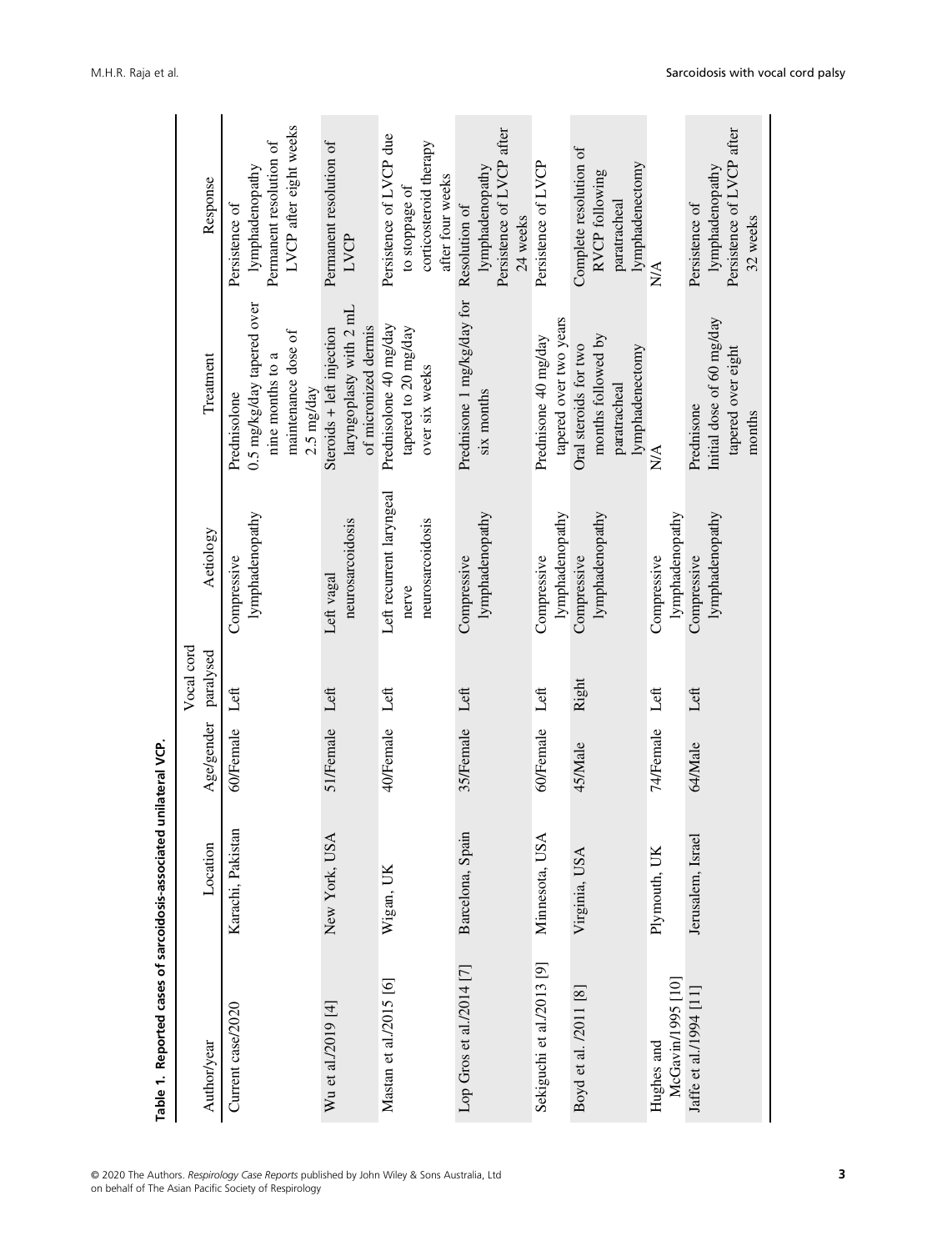| ā           |
|-------------|
| E           |
|             |
| Dunium Dunc |
|             |
| ،<br>ا      |
|             |
|             |
|             |
|             |
| ₹           |
|             |
|             |
|             |
|             |
| Table       |
|             |

Ţ

|                                                                  |                  |                      | Vocal cord |                                       |                           |                                                                                     |
|------------------------------------------------------------------|------------------|----------------------|------------|---------------------------------------|---------------------------|-------------------------------------------------------------------------------------|
| Author/year                                                      | Location         | Age/gender paralysed |            | Aetiology                             | Treatment                 | Response                                                                            |
| Povedano Rodríguez<br>et al./1992 [12]                           | ΧŃ.              | 53/Male              | Left       | lymphadenopathy<br><b>Compressive</b> | Prednisone                | Complete resolution after<br>six weeks                                              |
| Tobias et al./1990 [13]                                          | Los Angeles, USA | 49/Male              | Left       | lymphadenopathy<br>Compressive        | Prednisone 40 mg/day      | Permanent Resolution of<br>lymphadenopathy<br>Resolution of<br>LVCP                 |
| el-Kassimi et al. /1990 [14] Riyadh, Saudi Arabia 45/Female Left |                  |                      |            | lymphadenopathy<br><b>Compressive</b> | Prednisolone<br>40 mg/day | LVCP after 1.5 weeks<br>Permanent resolution of<br>lymphadenopathy<br>Resolution of |
| Chijimatsu et al./1980 [15] Tokyo, Japan                         |                  | 17/Male              | Left       | lymphadenopathy<br>Compressive        | Prednisolone<br>30 mg/day | LVCP after 2.5 weeks<br>Permanent resolution of                                     |
| LVCP, left VCP; RVCP, right VCP; VCP, vocal cord paralysis.      |                  |                      |            |                                       |                           |                                                                                     |

our case also favours compressive lymphadenopathy due to enlarged paracardiac lymph nodes. Direct invasion of vocal cords was excluded in our case due to lack of any lesion or presence of granulation tissue visualized through flexible fibre-optic laryngoscopy. Previous reports of neurosarcoidosis used magnetic resonance imaging (MRI) scans to diagnose neurosarcoidosis, which is the most sensitive modality [4]. In the current case, while neurosarcoidosis could not be excluded completely (due to lack of MRI stemming from financial concerns), this diagnosis remained unlikely due to the lack of any aberrant cranial neve or central nervous system (CNS) signs and symptoms or any CNS lesions visualized through CT imaging of the brain.

VCP may be unilateral or bilateral. Left VCP (LVCP) is most commonly reported, due to external compression of the recurrent laryngeal nerves. The left recurrent laryngeal nerve is longer than the right (12 vs. 6 cm) as it loops around the arch of the aorta and is more likely to be compressed by the mediastinal lymph nodes that are enlarged in sarcoidosis [6]. On the other hand, the right recurrent laryngeal nerve courses around the right subclavian artery and is less likely to be compressed. To date, only a single case has been reported with isolated right VCP (RVCP), with the suspected cause being compression of the right recurrent laryngeal nerve from the right para-tracheal lymph nodes [8]. Among the three listed causes of VCP, only two, compressive lymphadenopathy and vagal neurosarcoidosis, have been implicated in unilateral VCP (Table 1).

Bilateral VCP (BVCP) is less common than unilateral VCP, with eight reported cases in literature [4,5]. BVCP is significantly more dangerous than unilateral VCP as it may lead to critical airway compromise, as reported by Hintze et al. [5]. Among the reported cases of BVCP, three were due to bilateral vagal neurosarcoidosis, three were due to compressive lymphadenopathy, and two were due to bilateral direct granulomatous invasion (Table 2).

A review of literature reveals that the average age of presentation is 49, with 60% of patients being female (12 out of 20 cases). Left vocal cord involvement has been present in all but one case of sarcoidosis-associated VCP (19 out of 20 cases).

For pulmonary sarcoidosis, systemic glucocorticoids remain the mainstay first-line therapy [18]. As per consensus statement by the American Thoracic Society, European Respiratory Society, and World Association of Sarcoidosis and Other Granulomatous Disorders, the initial dose is 20–40 mg/day with eventual tapering, and discontinuation of therapy in 6–12 months [19]. In some cases, a maintenance dose is required for longer duration, as in our case to prevent relapse of symptoms. Even after corticosteroid therapy, vocal cord palsy may persist with resolution of symptoms with persistence of VCP being reported in seven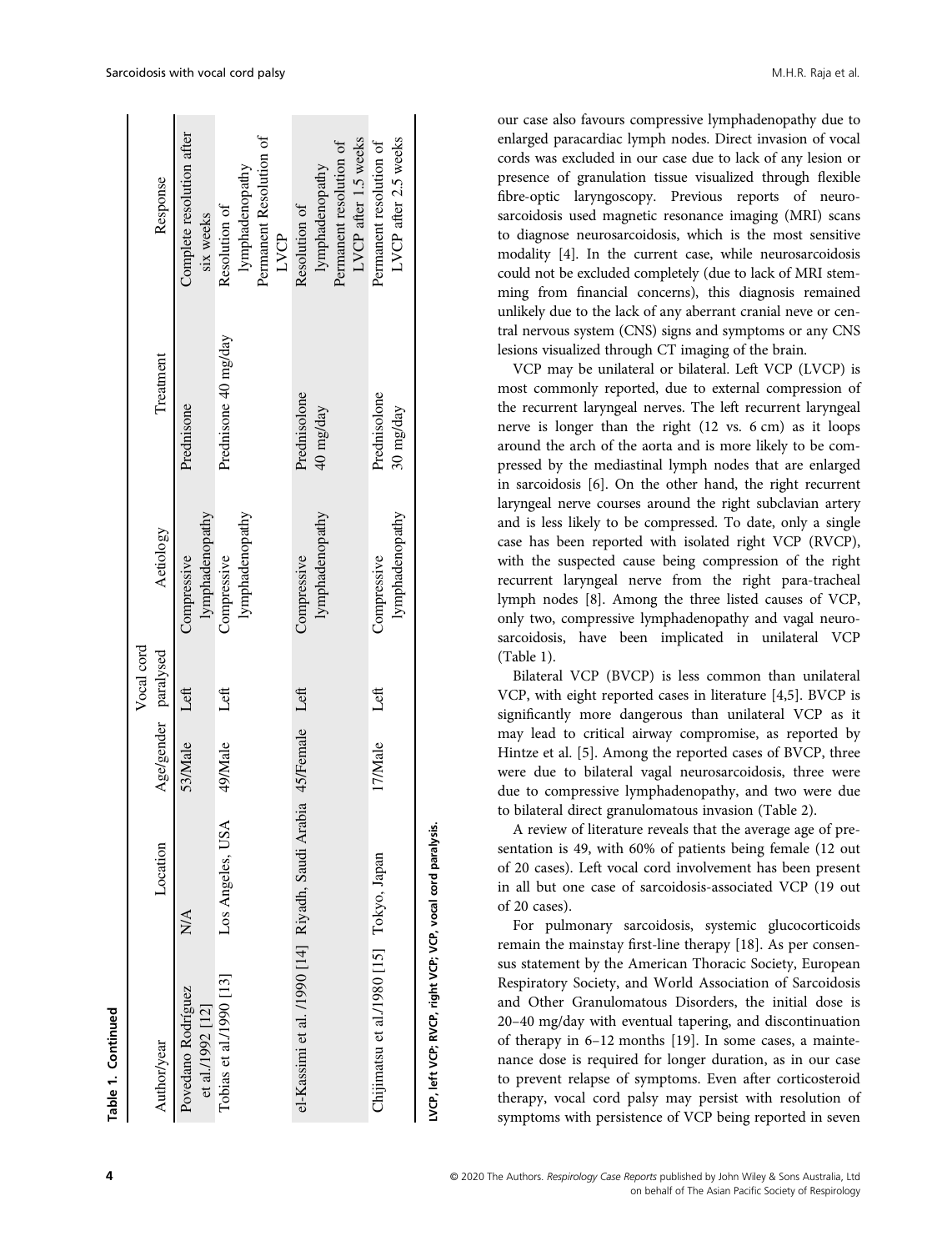| Table 2. Reported cases of sarcoidosis-associated |                   | BVCP.      |             |                                                            |                                                                                                                                                                                         |                                                              |
|---------------------------------------------------|-------------------|------------|-------------|------------------------------------------------------------|-----------------------------------------------------------------------------------------------------------------------------------------------------------------------------------------|--------------------------------------------------------------|
|                                                   |                   |            | Vocal cord  |                                                            |                                                                                                                                                                                         |                                                              |
| Author/year                                       | Location          | Age/gender | paralysed   | Aetiology                                                  | Treatment                                                                                                                                                                               | Response                                                     |
| Wu et al./2019 [4]                                | New York, USA     | 48/Male    | <b>Both</b> | neurosarcoidosis<br>Bilateral vagal                        | Prednisone 50 mg/day followed<br>laryngoplasties with 2 mL of<br>by bilateral injection<br>micronized dermis                                                                            | Resolution of BVCP<br>laryngoplasty<br>following             |
| Wu et al./2019 [4]                                | New York, USA     | 37/Male    | <b>Both</b> | neurosarcoidosis<br>Bilateral vagal                        | Injection laryngoplasty with 2 mL<br>of micronized dermis, followed<br>by left medialization<br>laryngoplasty                                                                           | Persistence of BVCP<br>after 32 weeks                        |
| Hintze et al./2018 [5]                            | Arizona, USA      | 49/Female  | <b>Both</b> | granulomatous<br><b>Bilateral</b> direct<br>infiltration   | Tracheostomy, Radiesse injection<br>methylprednisolone 40 mg/day<br>40 mg/day tapered over six<br>followed by prednisolone<br>(Merz Aesthetics, Inc.,<br>Frankfurt, Germany),<br>months | Persistence of BVCP<br>after four years                      |
| Yamasue et al./2016 $[3]$                         | Oita, Japan       | 72/Female  | <b>Both</b> | neurosarcoidosis<br>Bilateral vagal                        | Prednisone (30 mg/day) tapered to<br>15 mg/day over four months                                                                                                                         | Complete resolution of<br><b>BVCP</b> after<br>16 weeks      |
| Lop Gros et al./2014 [7]                          | Barcelona, Spain  | 61/Female  | <b>Both</b> | Bilateral compressive<br>lymphadenopathy                   | Prednisone 1 mg/kg/day for three<br>months                                                                                                                                              | persistence of RVCP<br>Resolution of LVCP<br>after 12 weeks, |
| Coffey et al./2009 [16]                           | Pennsylvania, USA | 35/Male    | <b>Both</b> | Bilateral compressive<br>lymphadenopathy                   | followed by prednisone 40 mg/<br>Methylprednisolone 1 g/day<br>day                                                                                                                      | Complete resolution of<br>BVCP after two<br>weeks            |
| Rupanagudi et al./2005 [2] New York, USA          |                   | 41/Female  | <b>Both</b> | granulomatous<br><b>Bilateral direct</b><br>infiltration   | Oral steroids for three months                                                                                                                                                          | Complete resolution of<br><b>BVCP</b>                        |
| Witt/2003 [17]                                    | Delaware, USA     | 41/Female  | <b>Both</b> | Cranial polyneuritis and<br>lymphadenopathy<br>compressive | Methylprednisolone 160 mg/day                                                                                                                                                           | Complete resolution of<br><b>BVCP</b> after one<br>week      |

5

BVCP, bilateral VCP; LVCP, left VCP; RVCP, right VCP; VCP, vocal cord paralysis.

BVCP, bilateral VCP; LVCP, left VCP; RVCP, right VCP; VCP, vocal cord paralysis.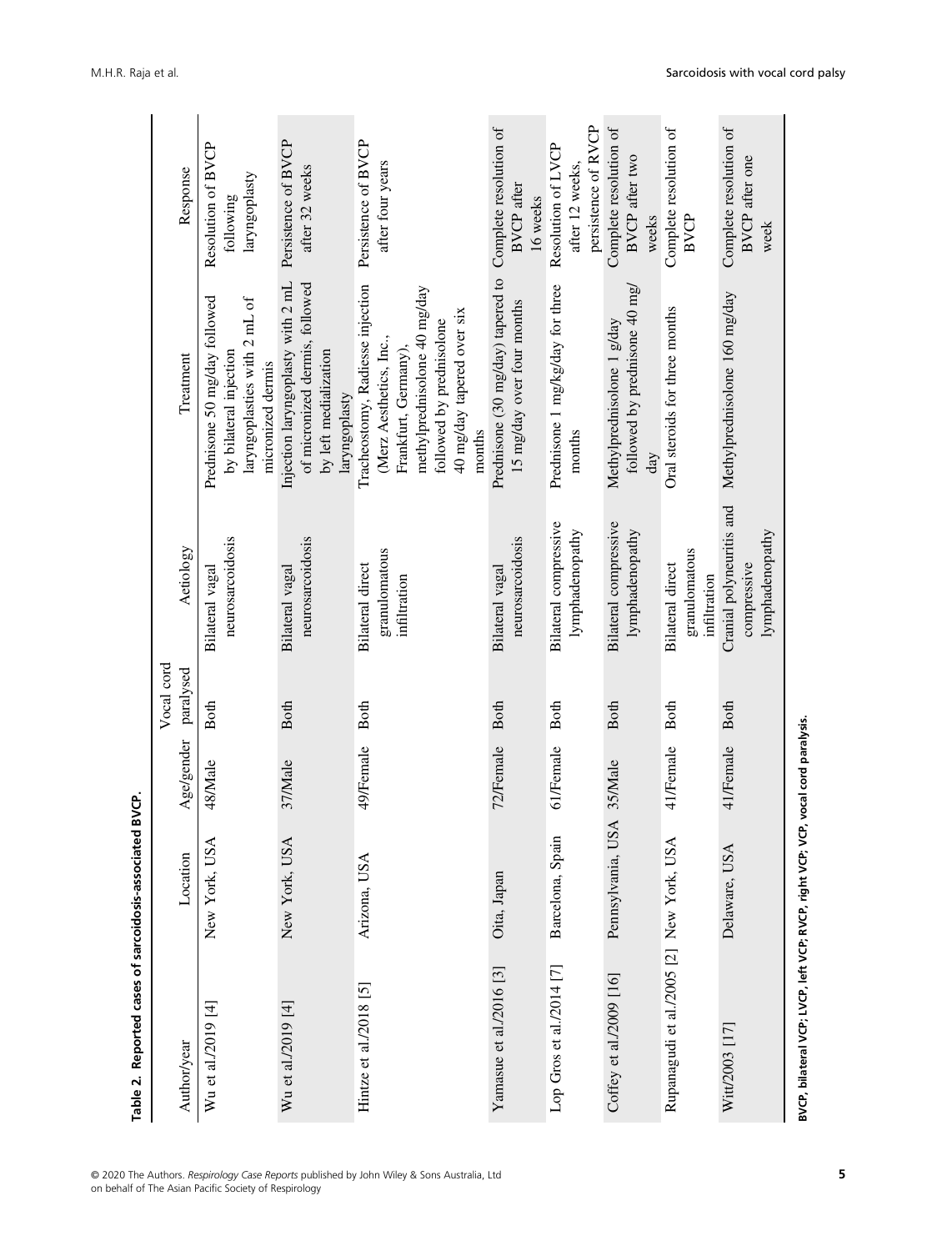out of 20 cases. In the seven cases of persistence, four were cases of LVCP, two were cases of BVCP, and one was a case of partially treated sarcoidosis associated BVCP where the RVCP persisted. In cases of recurrence or persistence of the vocal cord palsy, it is important for the physician to consider the aetiology of the vocal cord palsy. Surgical measures, such as lymphadenectomy, may be required to improve the quality of life. Boyd et al. reported a case of unilateral RVCP, which was cured following lymphadenectomy, as the compressive force on the right recurrent laryngeal nerve was relieved [8]. Less invasive measures such as laryngoplasty with injection of micronized dermis and speech and language therapy have also proven useful in improving the dysphonia [4,6].

In our case, the patient initially responded well to the corticosteroid therapy, with complete resolution of symptoms. However, on maintenance dosage of prednisolone, there was relapse of disease. Interestingly, there was no relapse of the left vocal cord palsy. This is in spite of the repeat HRCT scan showing enlarged, calcified mediastinal lymph nodes (including paracardiac lymph nodes) that may have possibly compressed the left recurrent laryngeal nerve. This is particularly unusual as the presumptive cause of the initial LVCP had been compression of the left recurrent laryngeal nerve by enlarged mediastinal lymph nodes (primarily by the paracardiac lymph nodes), which remained persistent. In all previous cases of treated LVCP (due to compressive lymphadenopathy), resolution of lymphadenopathy leads to resolution of the LVCP.

In conclusion, we report a case of sarcoidosis associated with LVCP which resolved following oral corticosteroid therapy despite persistence of enlarged mediastinal lymph nodes and later relapse of the disease. The above literature demonstrates that sarcoidosisassociated VCP remains an exceedingly rare presentation, it must be recognized and appropriately managed by clinicians.

# Disclosure Statement

Appropriate written informed consent was obtained for publication of this case report and accompanying images.

# Author Contribution Statement

MHRR: Data curation; writing—original draft; writing: review and editing. MAJ: Writing—original draft; writing—review and editing. ABSZ: Conceptualization; supervision; writing—review and editing.

# References

- 1. Baughman RP, Culver DA, and Judson MA. 2011. A concise review of pulmonary sarcoidosis. Am. J. Respir. Crit. Care Med. 183(5):573–581.
- 2. Rupanagudi VA, Kanagarajan K, Jayawardena S, et al. 2005. Persistent hoarseness of voice in a sarcoid patient: a clue to laryngeal sarcoidosis; a potential cause of upper airway obstruction. Chest 128(4):465S.
- 3. Yamasue M, Nureki S-I, Ushijima R, et al. 2016. Sarcoidosis presenting as bilateral vocal cord paralysis due to bilateral vagal nerve involvement. Intern. Med. 55(9):1229–1233.
- 4. Wu TJ, Lewis SM, and Woo P. 2019. Neurosarcoidosis presenting initially as idiopathic vocal cord paralysis. Ann. Otol. Rhinol. Laryngol. 128(2):157–161.
- 5. Hintze JM, Gnagi SH, and Lott DG. 2018. Sarcoidosis presenting as bilateral vocal fold immobility. J. Voice 32(3): 359–362.
- 6. Mastan S, Advani R, Stobbs N, et al. 2015. A rare manifestation of a multisystemic disease: a case of vocal cord palsy secondary to sarcoidosis. BMJ Case Rep. 2015: bcr2015209728.
- 7. Lop Gros J, García Lorenzo J, Quer Agustí M, et al. 2014. Sarcoidosis and true vocal fold paresis: 2 cases and a review of the literature. Acta Otorrinolaringol. Esp. 65(6): 378–380.
- 8. Boyd M, Malaisamy S, Ie S, et al. 2011. Right vocal cord paralysis and mediastinal lymphadenopathy. Thorax 66:211.
- 9. Sekiguchi H, Suzuki J, and Utz JP. 2013. Sarcoidosis with major airway, vascular and nerve compromise. Can. Respir. J. 20(4):256–258.
- 10. Hughes P, and McGavin C. 1995. Recurrent laryngeal palsy and mediastinal lymphadenopathy. Respir. Med. 89(8): 584–585.
- 11. Jaffe R, Bogomolski-Yahalom V, and Kramer MR. 1994. Vocal cord paralysis as the presenting symptom of sarcoidosis. Respir. Med. 88(8):633–636.
- 12. Povedano Rodríguez V, Seco Pinero MI, and Jaramillo Perez J. 1992. Sarcoidosis como causa de parálisis del nervio laríngeo recur-rente. Presentación de un caso. An Otorrinolaringol Ibero Am. 19:443–448.
- 13. Tobias JK, Santiago SM, and Williams AJ. 1990. Sarcoidosis as a cause of left recurrent laryngeal nerve palsy. Arch. Otolaryngol. Head Neck Surg. 116(8): 971–972.
- 14. el-Kassimi FA, Ashour M, and Vijayaraghavan R. 1990. Sarcoidosis presenting as recurrent left laryngeal nerve palsy. Thorax 45(7):565–566.
- 15. Chijimatsu Y, Tajima J, Washizaki M, et al. 1980. Hoarseness as an initial manifestation of sarcoidosis. Chest 78(5): 779–781.
- 16. Coffey CS, Vallejo SL, Farrar EK, et al. 2009. Sarcoidosis presenting as bilateral vocal cord paralysis from bilateral compression of the recurrent laryngeal nerves from thoracic adenopathy. J. Voice 23(5):631–634.